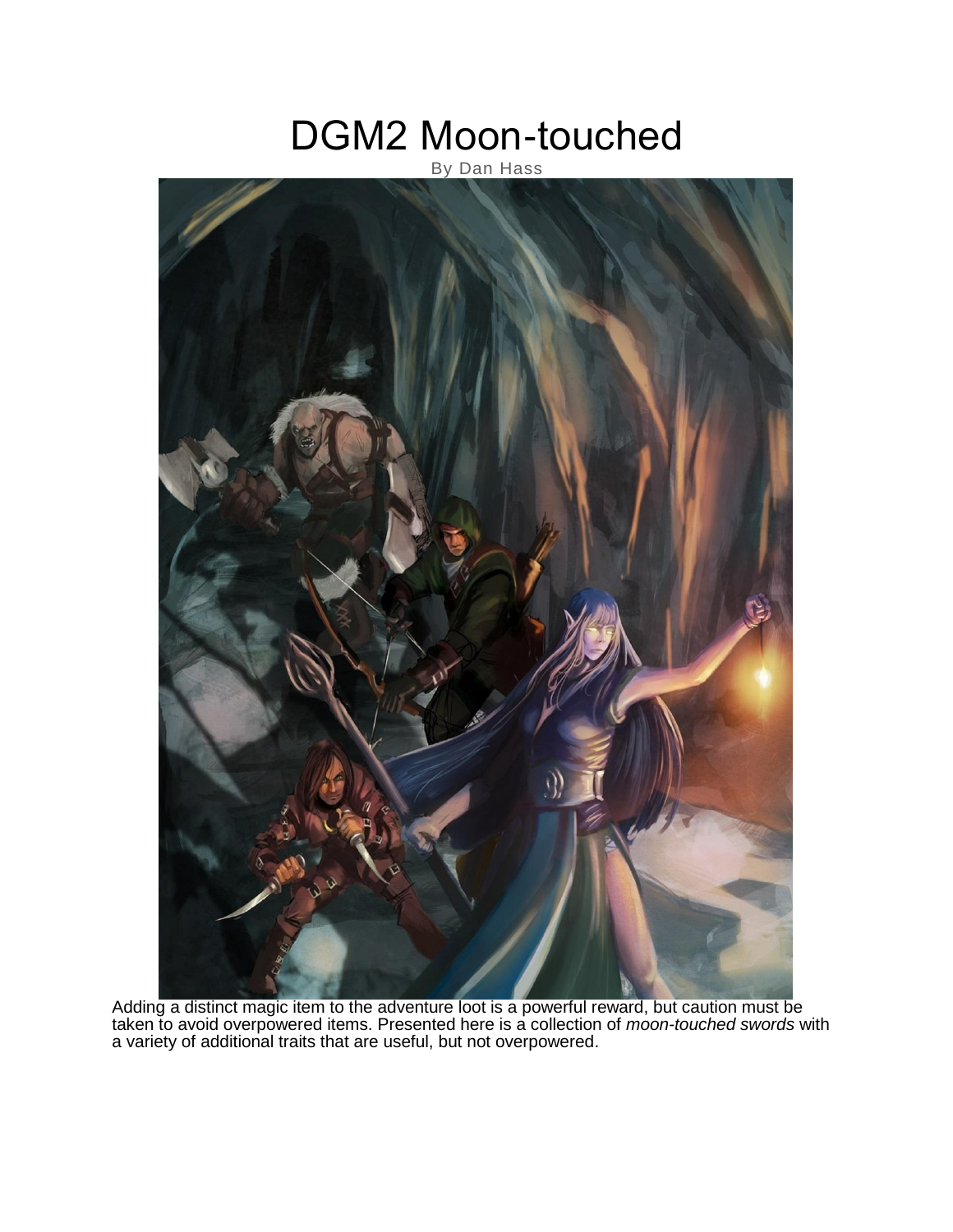#### DGM2 Moon-touched By Dan Hass

#### Contents

| <b>Credits</b> |                            |  |
|----------------|----------------------------|--|
| Editing        | Jeremy Esch                |  |
| Contributor    | <b>Brandon Twyford</b>     |  |
| Cover Art      | Fernando Olmedo (his work) |  |

You can join the Dimgaard community in a variety of ways. There are numerous titles on [www.dimgaard.com.](http://www.dimgaard.com/) There is an ongoing patreon [\(www.patreon.com/Dimgaard\)](http://www.patreon.com/Dimgaard) and almost every month a new volume of Dimgaard titles is offered via kickstarter. Videos are posted via YouTube, and there is a Dimgaard facebook page. To find Dimgaard on any of these platforms, one needs only search for "Dimgaard" from the homepage of the respective site.

**PREVIEW**

1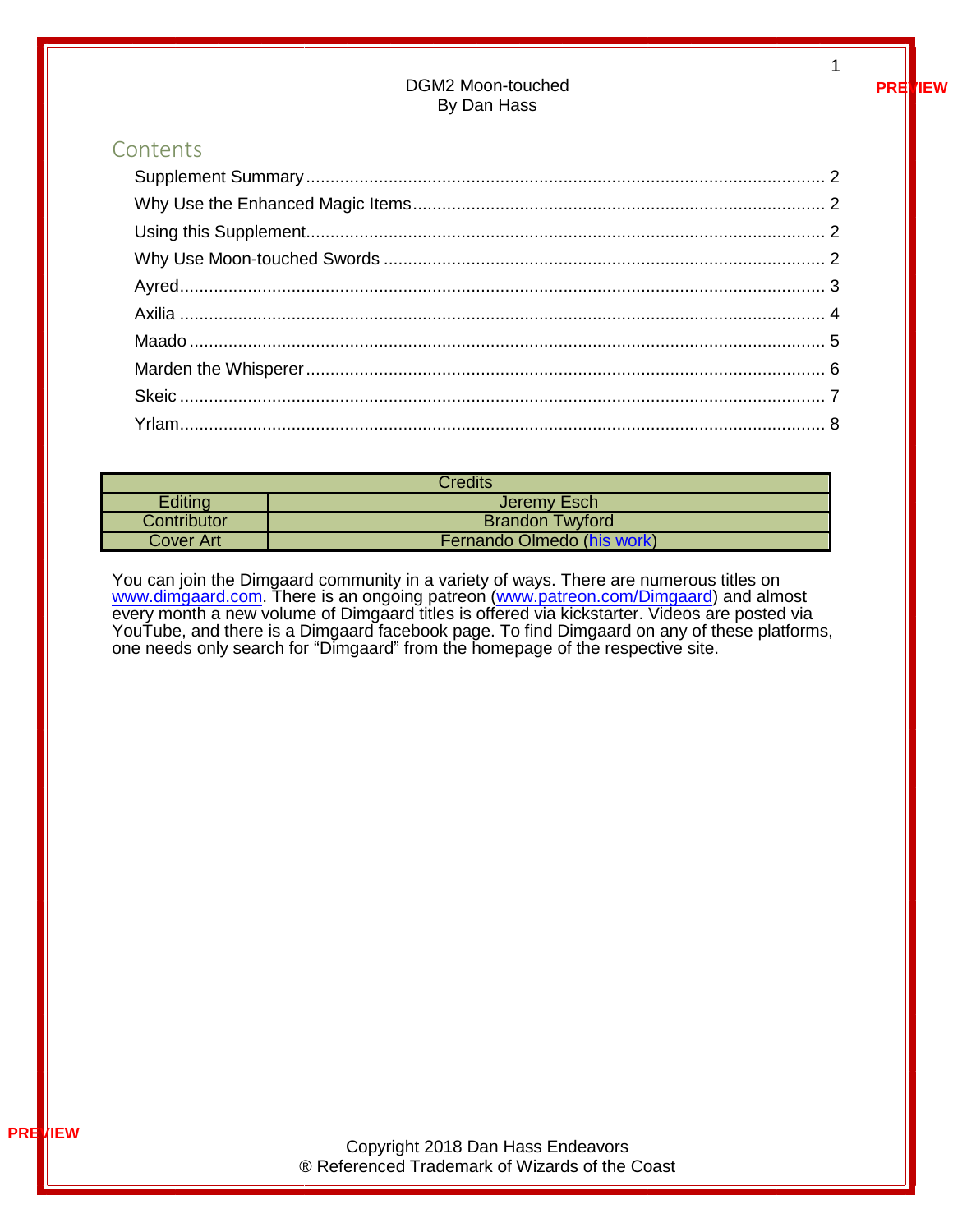**PREVIEW**

#### DGM2 Moon-touched By Dan Hass

### <span id="page-2-0"></span>Supplement Summary

*DGM2 Moon-touched* is a 5th Edition supplement designed to help DMs broaden their campaign. It references the *Player's Handbook®* (*PHB*), *Xanathar's Guide to Everything* ® (*XGE*), *Volo's Guide to Monsters®* (*VGM*), and *Dungeon Master's Guide®* (*DMG*).

As the title suggests, this supplement presents variations on *moon-touched swords*. The variations improve the utility of *moon-touched swords* without affecting the user's armor class, hit points, attack roll modifier, or damage on attacks. Also, there is no effect on the DC to save against the user's spells. These elements are used to define CR, and are expected to fall within certain ranges. It becomes a problem when a PC or other creature can stack effects that push these beyond the expected values.

## <span id="page-2-1"></span>Why Use the Enhanced Magic Items

Examining the inventory expectations for PCs in 5<sup>th</sup> edition (*DMG* 38) indicates that magic items are supposed to be exceptional. While the suite of magic items to pick from is wide ranging, enhanced magic items offer several improvements to the game.

The underlying presumption of the enhanced magic items is that a sentient creature (with relevant traits) was sacrificed to create the item, and as long as the item exists, the creature's eternal soul is imprisoned. This yields powerful opportunities:

- ➢ Negotiations around whether a particular criminal deserves the ultimate penalty of death by magic item crafting.
- ➢ Rogue magic item crafters who craft items without authorization.
- ➢ Searching for a way to destroy a magic item to free a noble soul.

Further, if the DM switches to *ONLY* utilizing enhanced magic items it elevates the importance of *Blessings* (*DMG* 227- 228). This leads to further exceptional roleplaying, world building, and adventure design opportunities.

#### <span id="page-2-2"></span>Using this Supplement

**PREVIEW**

There are six different enhanced *moontouched swords* presented. The *moontouched swords* are designed so that they can be carried by a villain without increasing the CR. One avenue is to equip the villain with the *moon-touched sword* and give the

PCs an opportunity to acquire it as loot. This also presents unexpected effects to the villain encounter.

The exceptional nature of the *moontouched sword* can often serve as a plot hook in a story. "How do we free this poor soul?", or "How do we keep this justly trapped villain's allies from freeing its soul?" "A rogue crafter has kidnapped an innocent victim and sacrificing the victim to create a magic item is imminent!"

### Key Elements

There are two salient factors for *moontouched swords*: **sword** and **light**. We want at least one representative sword from those available: shortsword, scimitar, longsword, greatsword, and rapier.

For the light element, the first look is to the *light* cantrip, leading to classes (bard, cleric, sorcerer, and wizard) and races that know (or can know) the *light* cantrip: high elves, variant humans (through Magic Initiate), aasimars (from *Volo's*).

# <span id="page-2-3"></span>Why Use Moon-touched Swords

Players like magic items, and those who have characters based around weaponbased attacks want magic weapons tailored to the character. There are many problems with entertaining this approach.

It can be difficult to adjust combat encounters to make them challenging (and interesting) for over-geared PCs. There is a bounded accuracy expected, and the CR of many creatures depend on damage immunities and resistances. This alone is a reason to keep careful control over magic item access.

Also, for the DM's game world to feel authentic, there needs to be consistency; how do these powerful magic items find their way into the world?

*Moon-touched swords* solve these problems. The players still get a useful magic item – but not a dream item. And the enhanced magic items schema explains why *moon-touched swords* are the most common: there are a lot more creatures that can be sacrificed to create one.

Copyright 2018 Dan Hass Endeavors ® Referenced Trademark of Wizards of the Coast